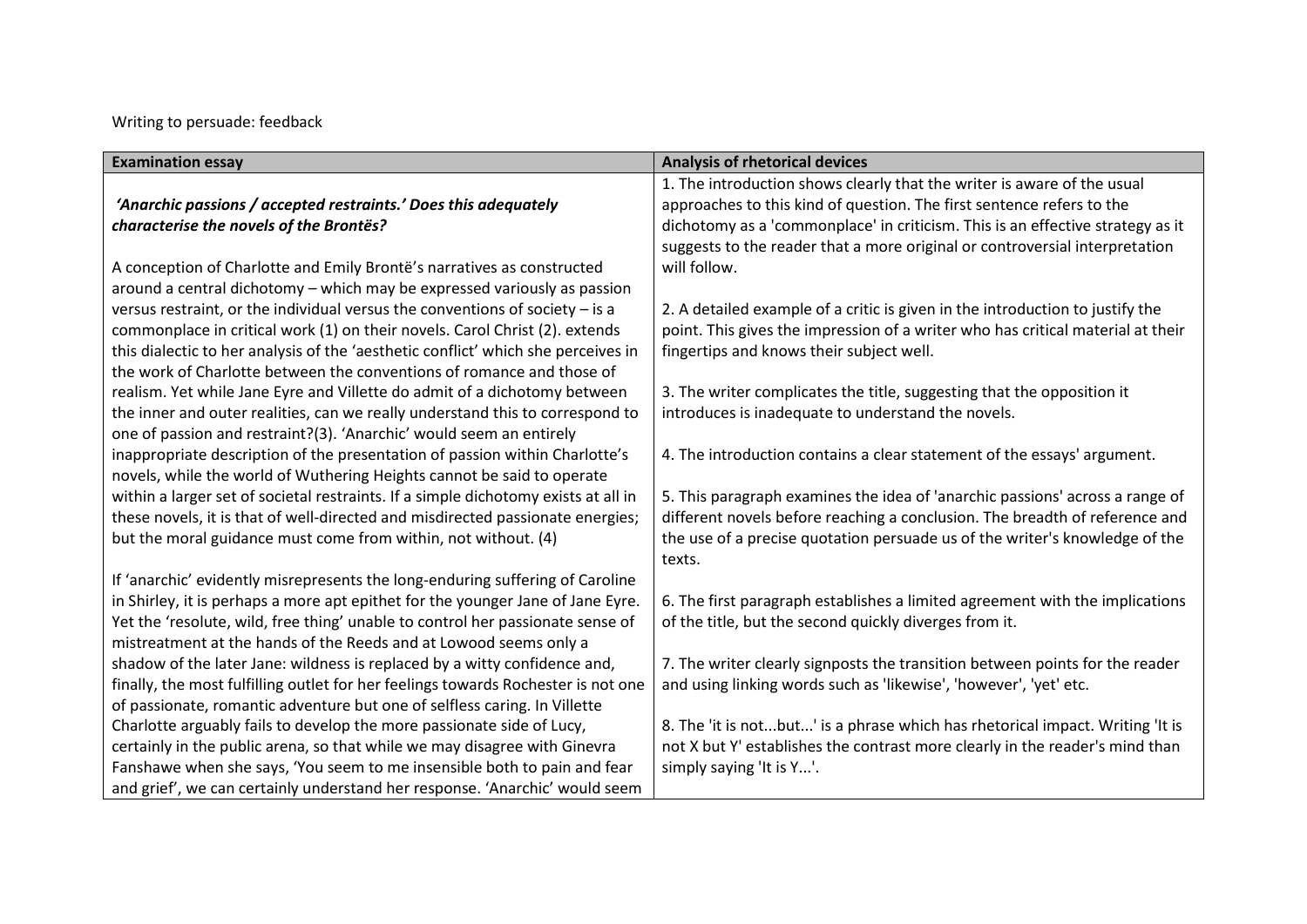| perhaps to pertain most accurately to the nature of passion in Wuthering         | 9. The writer clearly shows how far her argument has diverged from the         |
|----------------------------------------------------------------------------------|--------------------------------------------------------------------------------|
| Heights, yet Cathy and Heathcliff's passion is anarchic only in the sense of     | original idea expressed in the title.                                          |
| being external to the realm of conventional morality. It wreaks havoc only       |                                                                                |
| when denied fulfilment: Heathcliff for Cathy is the only creature who can        | 10. The 'Anything but' places emphasis on the idea, again suggesting how       |
| 'reconcile her to God and Humanity'. There is little anarchy of passion in any   | inadequate the terms of the title are.                                         |
| of the Brontë novels which is not the direct consequence of frustration. (5)     |                                                                                |
|                                                                                  | 11. The writer suggests that s/he is well aware of the larger picture and      |
| Yet this frustration (6) rarely takes the form of oppressive conventions,        | shifts in literary representations at the time these texts were being written. |
| imposed 'restraints' which must be accepted if the protagonist is to             |                                                                                |
| reconcile herself to the world. The world of Wuthering Heights does not          | 12. This harks back to the 'within/without' contrast suggested in the final    |
| present the two settings of its main action as representing the anarchic         | sentence of the introduction. It shows how carefully the writer had planned    |
| force of passion and the restraint of decorum: neither Linton nor Isabella       | their essay and how coherently the argument has proceeded from beginning       |
| show 'restraint' that is not selfishly motivated. The force of restraint is      | to end.                                                                        |
| demonstrated only through the voice of the narrator Nelly, who judges            |                                                                                |
| Heathcliff and Cathy as 'unprincipled' and 'diabolical'. Narrative restraint on  |                                                                                |
| the part of the author also characterises Jane Eyre and Villette: we only see    |                                                                                |
| Jane and Lucy submitting to Prudence and Reason, not the struggle within.        |                                                                                |
| The impassioned letter which Lucy writes to Graham Bretton never directly        |                                                                                |
| enters the narrative: we are only made aware that she tears it up. Within        |                                                                                |
| the texts themselves, however, 'restraint' - as represented by the harsh         |                                                                                |
| cruelty of Lowood or the iron self-denial of St John Rivers - cannot be          |                                                                                |
| imposed on the heroine: that which saves Jane from the dangerous                 |                                                                                |
| temptation of Rochester is not conventional morality but her own, personal       |                                                                                |
| sense of rightness. Likewise, (7) restraint in Wuthering Heights does not        |                                                                                |
| function as the diametrical opposite to passion: it is not restraint or a        |                                                                                |
| response to decorum on Cathy's part which leads to tragedy but a deliberate      |                                                                                |
| denial of her self. (8)                                                          |                                                                                |
|                                                                                  |                                                                                |
| Far from pitting passion against restraint (9), the Brontë novels frequently     |                                                                                |
| demonstrate the civilising and restraining power of well-directed passion:       |                                                                                |
| Hareton loses his uncouth and barbaric attitudes under the younger Cathy's       |                                                                                |
| influence, and Rochester enjoys the healing effect of Jane's love. Where         |                                                                                |
| Cathy fails is in her misconception that life could be readily split into public |                                                                                |